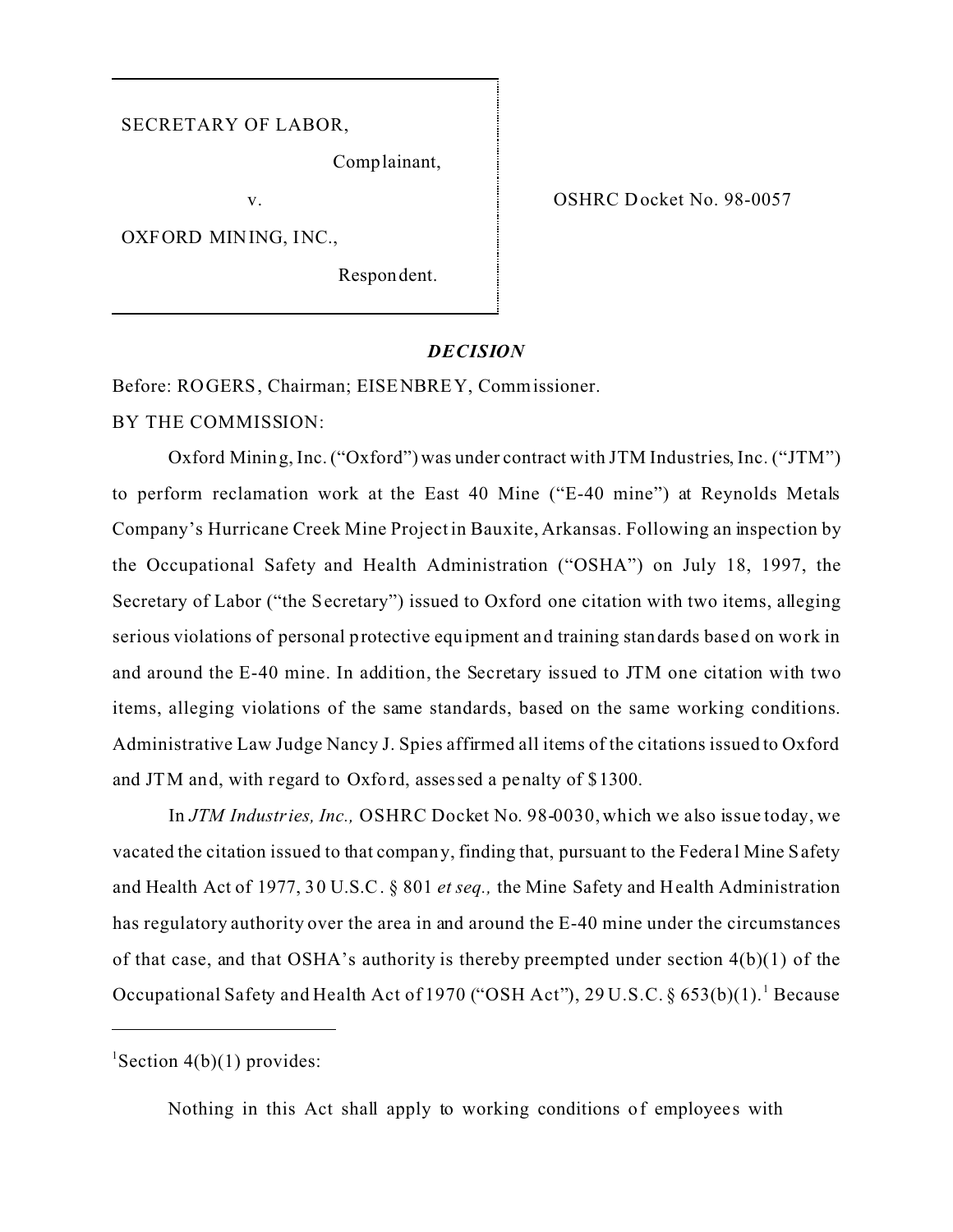the citation issued to Oxford alleges violations pertaining to the same working conditions in and around the E-40 mine, in the present case we also find that OSHA's authority over the cited conditions is preempted under section 4(b)(1) of the OSH Act, for the reasons stated in *JTM Industries, Inc.* Accordingly, we vacate the OSHA citation issued to Oxford.

> $\sqrt{s}$ Thomasina V . Rogers Chairman

/s/ Ross Eisenbrey Commissioner

Date: December 14, 2001

respect to which other Federal agencies . . . exercise statutory authority to prescribe or enforce standards or regulations affecting occupational safety or health.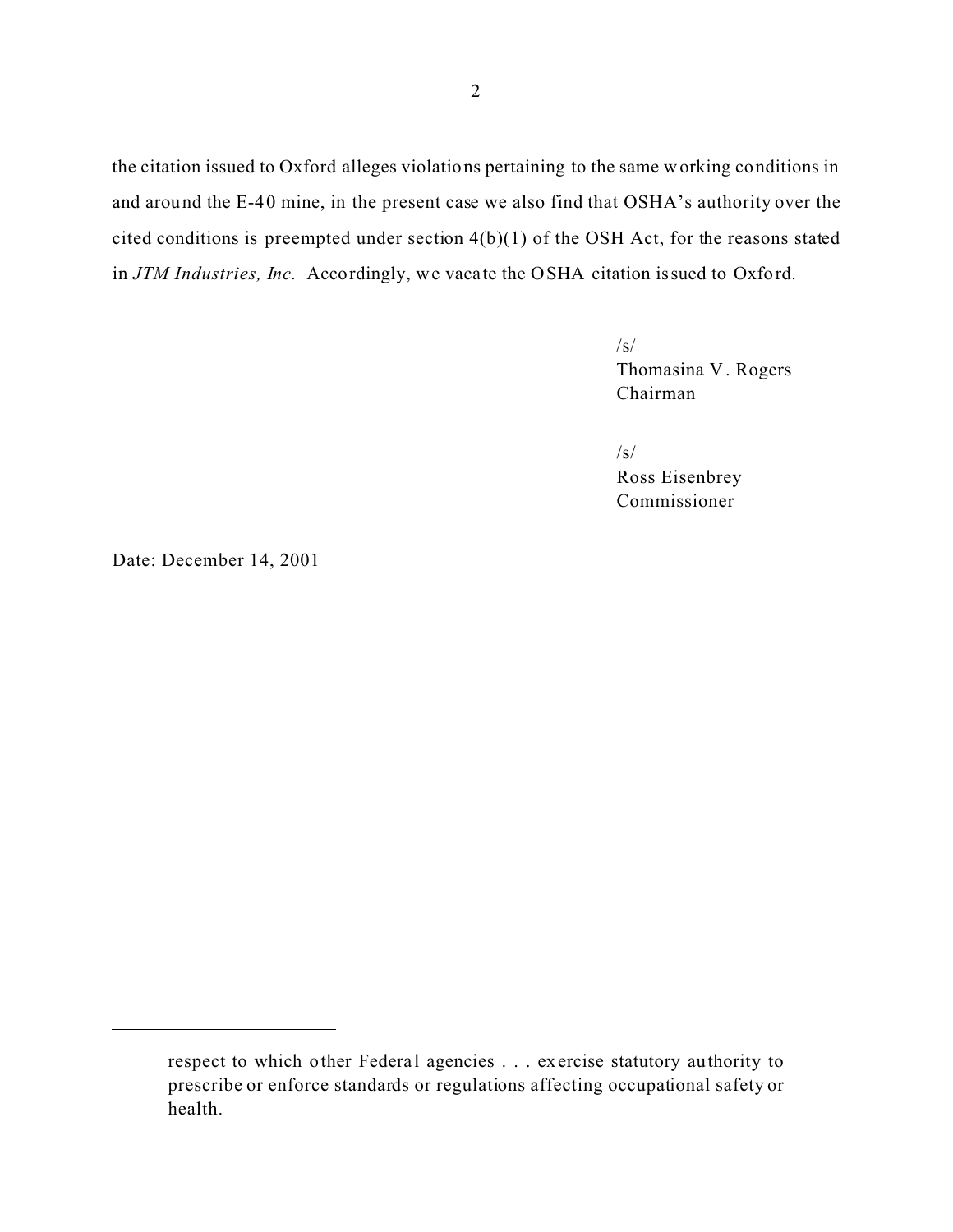Secretary of Labor,

Complainant,

v.

OSHRC Docket No. **98-0057** 

Oxford Mining, Inc.,

Respondent.

Appearances:

Madeleine T. Le, Esquire David C. Rivela, Esquire U. S. Department of Labor Office of the Solicitor Dallas, Texas For Complainant

Carl B. Carruth, Esquire McNair Law Firm, P.A. Columbia, South Carolina For Respondent

Before:Administrative Law Judge Nancy J. Spies

# **DECISION AND ORDER**

Oxford Mining, Inc. (Oxford), contests a citation issued to it by the Secretary on November 14, 1997. The Secretary issued the citation as a result of an inspection conducted by the Occupational Safety and Health Administration (OSHA) at the Hurricane Creek Mine Project in Bauxite, Arkansas, in July 1997.

Item 1 of the citation alleges a serious violation of  $\S$  1910.132(a), for failure to provide appropriate personal protective equipment to its employees. Item 2 of the citation alleges a serious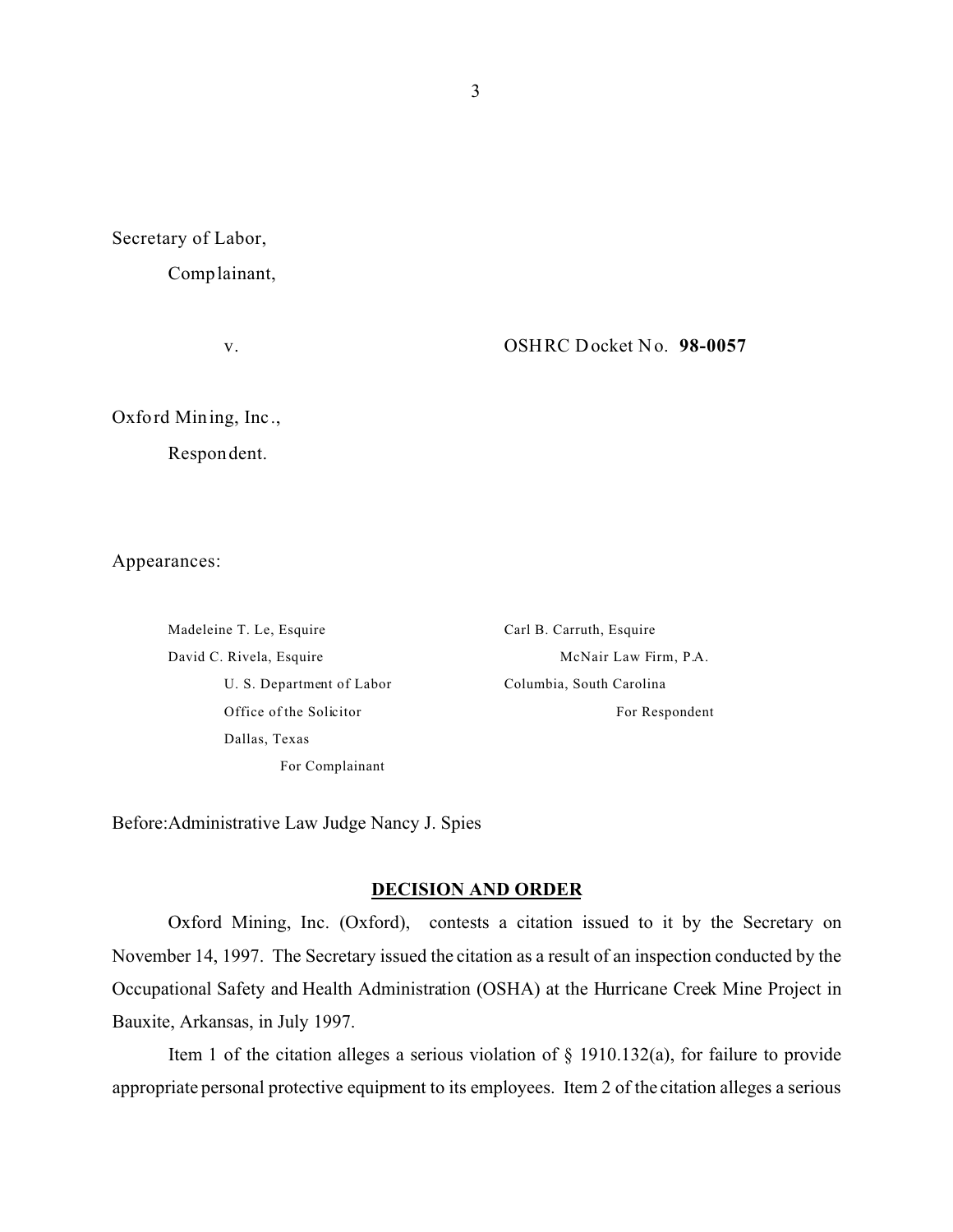violation of  $\S 1910.1200(h)(3)(iii)$ , for failure to train employees in measures they can take to protect themselves from exposure to hazardous chemicals.

Also on November 14, 1997, the Secretary issued a citation alleging violations of the same standards to JTM Industries, Inc., with whom Oxford had subcontracted on the Hurricane Creek Mine Project. Both Oxford and JTM contested the citations, and the cases were consolidated by order of the undersigned on May 27, 1998, for purposes of hearing.<sup>2</sup>

Oxford disputes OSHA's jurisdiction over the worksite, asserting an affirmative defense under  $\S 4(b)(1)$  of the Occupational Safety and Health Act of 1970 (Act). For the reasons set out below, Oxford's affirmative defense is rejected, and items 1 and 2 of the citation are affirmed.

# Background

At one time Reynolds Metals Company operated numerous open pit bauxite mines at its Hurricane Creek Mine Project in Bauxite, Arkansas (Tr. 603). The bauxite ore excavated from the mines was used in the production of aluminum. The specific worksite at issue in this case is designated as the E-40 site. The E-40 site is a 330-acre site that includes an abandoned bauxite mine pit and the areas adjacent to the pit (Tr. 335).

To remove the bauxite ore, Reynolds stripped away the overburden of soil and rocks that covered the natural deposit of bauxite. Reynolds removed the overburden (called "spoil") from the mine pit and piled it up in spoil piles at an area north of the E-40 mine known as Four Lakes. Reynolds then blasted over the bauxite ore that had been uncovered and removed it from the mine pit by a dragline, loaded it onto trucks, and hauled it to Reynolds's processing plant in Euclid, Arkansas. Reynolds extracted the last bauxite from the E-40 pit in February 1983 (Exh. C-5, Tr. 600).

On June 6, 1994, Reynolds contracted with JTM to perform reclamation services at the E-40 mine pit. On August 12, 1994, JTM subcontracted with Oxford to fill the E-40 pit and to construct haul roads to the E-40 site. In August 1994, Oxford began performing reclamation services (Exh. R-8).

 $2 \text{ To avoid confusion, the cases were served for purposes of decision.}$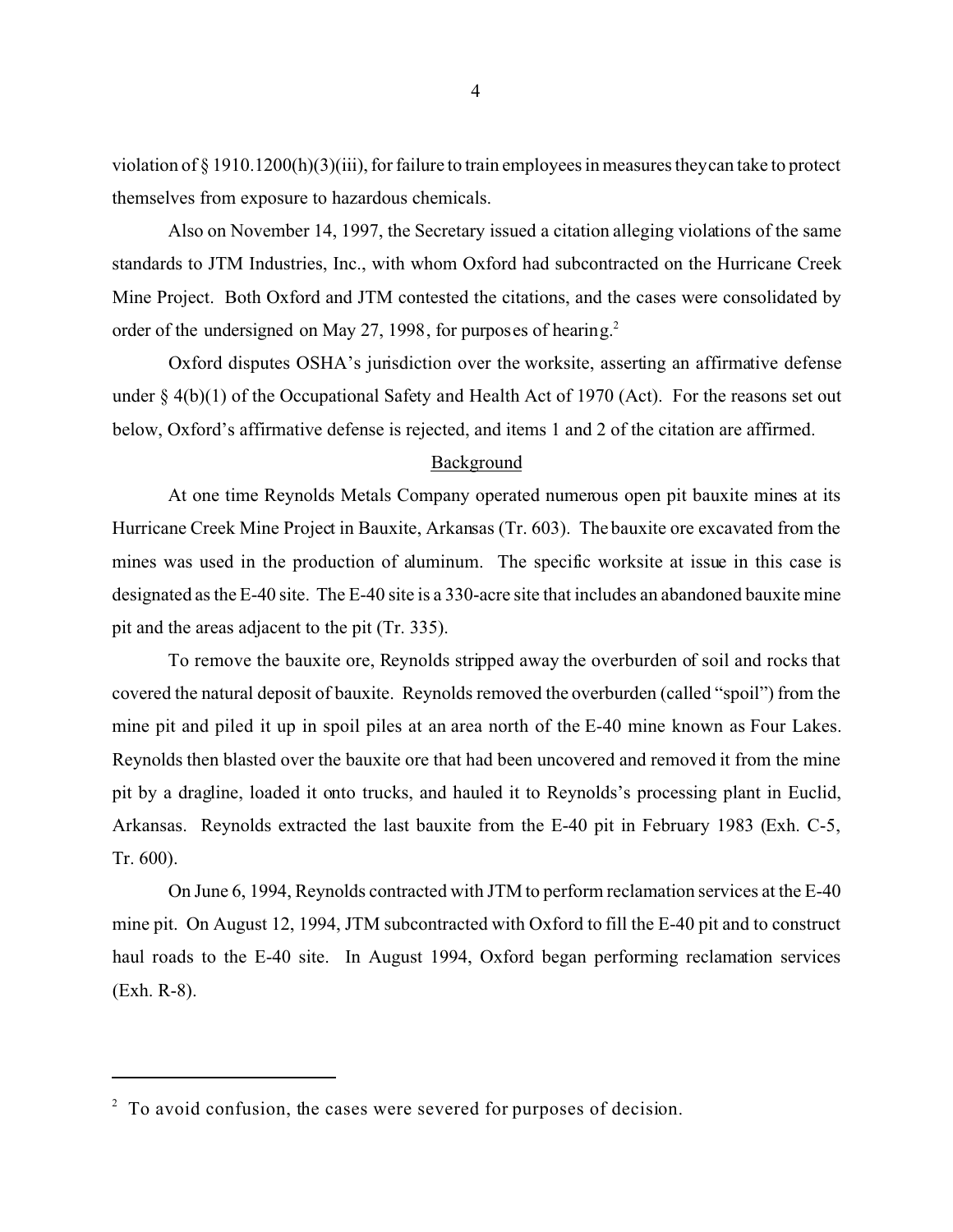In addition to the Hurricane Creek Mine Project, Reynolds also operated a waste treatment facility near Arkadelphia, Arkansas, known as the Gum Springs Facility. At the Gum Springs Facility, Reynolds treated spent pot liners used in the primary aluminum reduction process. Reynolds gave the spent pot liner the trade name "Alroc."3 Reynolds wanted to find a commercial use for Alroc, which was being disposed of in a landfill at the Gum Springs Facility. Reynolds had a number of haul roads on which haul trucks traveled between the Four Lakes spoil piles and the E-40 site. In June and July 1995, Reynolds first used Alroc to surface a test road (Exh. C-5; Tr. 348).

In April 1996 Reynolds began placing Alroc from Gum Springs in the E-40 mine pit in thin layers between thicker layers of mine spoil to reduce the acidity of the mine spoil leachate from the pit. The Alroc was alkaline and would help to neutralize the acidity of the leachate from the mine spoil. The Alroc was also used on the haul roads to keep the haul trucks from getting stuck and to use a fill material for the pit to help neutralize the mine spoil (Exh. C-5; Tr. 347).

From 1994 to 1997, approximately 151,770 cubic yards of Alroc were shipped from the Gum Springs Facility to the E-40 site. While working at the Hurricane Creek Mine Project, employees of both Oxford and JTM regularly handled Alroc. The number of onsite employees at the site varied from 50 to 100. Reynolds employed three of these employees. JTM employed five (Tr. 617). The rest of the employees worked for Oxford (Exh. C-5).

In January 1997, leachate water concentrations from the Gum Springs landfill indicated elevated levels of arsenic, fluoride, cyanide, and pH. The Environmental Protection Agency (EPA) conducted interstitial ground water sampling from bore holes at Gum Springs and Hurricane Creek. After the sampling, Reynolds and the Arkansas Department of Pollution Control and Ecology reached a consent agreement on June 30, 1997, to restrict the use and disposal of Alroc. The agreement became effective on August 23, 1997 (Exh. C-5).

Oxford began removing Alroc from the haul roads in June 1997. OSHA began its inspection of the E-40 site on July 18, 1997.

# Preemption Under  $\S$  4(b)(1) of the Act

<sup>&</sup>lt;sup>3</sup> It is also known as "kiln residue" and was referred to by some witnesses at the hearing as "ash."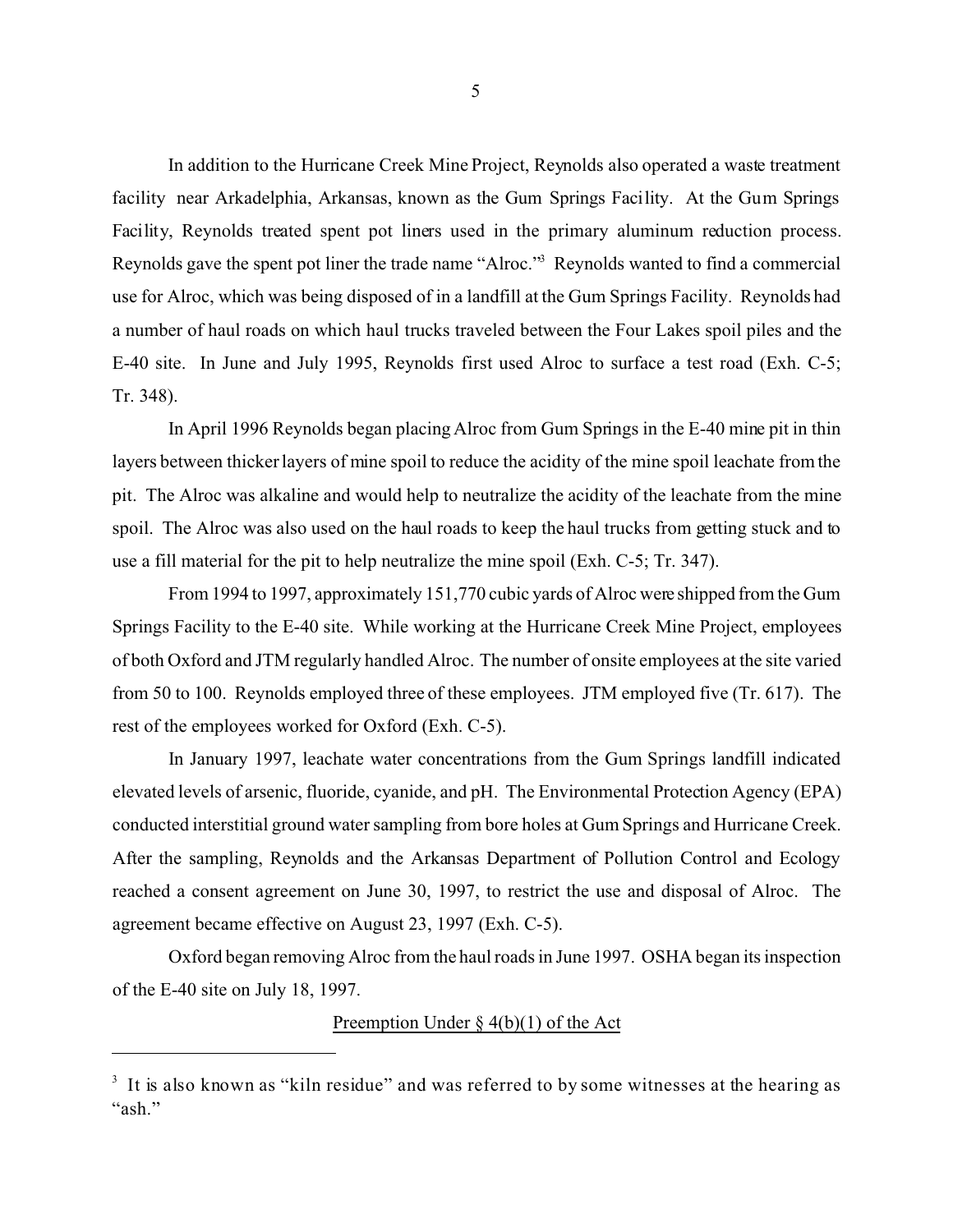Oxford argues that the E-40 site is exempt from the requirements of the Occupational Safety and Health Act because, under  $\S$  4(b)(1) of the Act, the Mine Safety and Health Administration (MSHA) preempts OSHA's jurisdiction. This is an affirmative defense and Oxford has the burden of proving that such preemption occurred.

Section  $4(b)(1)$  of the Act provides:

Nothing in this Act shall apply to working conditions of employees with respect to which other Federal Agencies, and State agencies acting under section 274 of the Atomic Energy Act of 1954, as amended (42 U.S.C. 2021), exercise statutory authority to prescribe or enforce standards or regulations affecting occupational safety and health.

In order to establish an affirmative defense under  $\S 4(b)(1)$ , the employer must show that an agency other than OSHA has the statutory authority to regulate the health and safety of workers and that the other agency exercises its statutory authority in such a manner as to exempt the cited working conditions. *Northwest Airlines, Inc.,* 8 BNA OSHC 1982 (No. 13647, 1980).

The OSH Act authorizes the Secretary of Labor to set mandatory occupational safety and health standards for businesses affecting interstate commerce. *See* 29 U.S.C. §  $653(b)(1)$ . The Act, however, exempts from the statute's reach employees who are regulated by other federal agencies. 29 U.S.C.  $\S$  653(b)(1). A two-step analysis is used to determine whether OSHA jurisdiction has been preempted: (1) whether a regulation has been promulgated by a state or federal agency other than OSHA; and (2) whether the regulation promulgated covers the specific "working conditions" at issue.

*Bush & Burchett, Inc.,* 117 F. 3d 932, 936 (6th Cir. 1997) (footnote and citation omitted).

The Mine Safety and Health Act (MSH Act) itself provides little clear-cut guidance on the jurisdictional issue in this case. The MSH Act does not specifically address reclamation work or work with hazardous waste. It is ambiguous as to the duration of MSHA's jurisdiction over abandoned mine sites.

The Secretary attempted to bolster its position that OSHA has jurisdiction over the E-40 site by proffering the deposition testimony of Doyle Fink, district manager for MSHA.<sup>4</sup> Fink stated that,

<sup>&</sup>lt;sup>4</sup> The deposition of Doyle Fink was taken by the Secretary on December 29, 1998, to supplement the record in this case. Fink's deposition testimony will be cited as "Fink (continued...)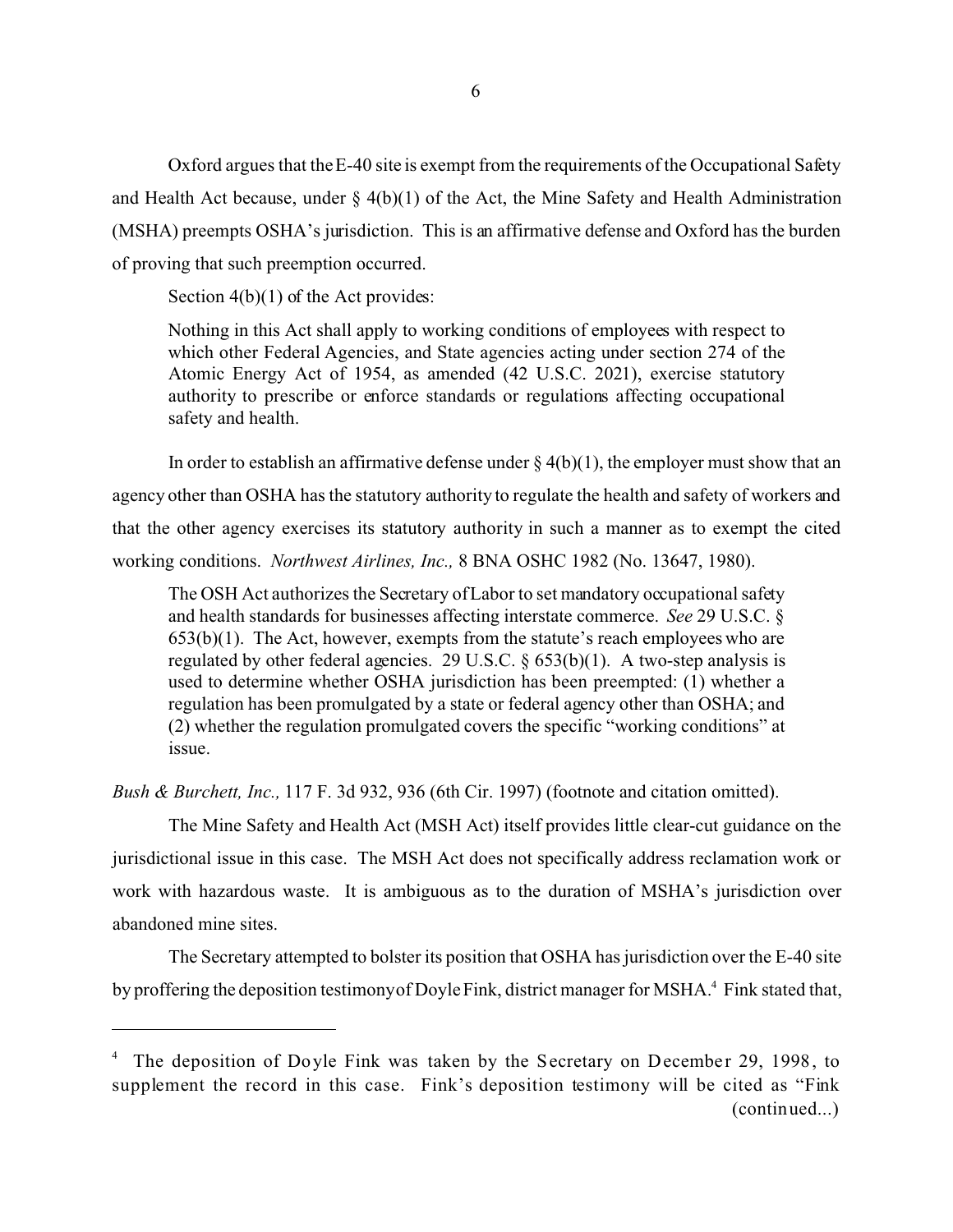in his opinion, MSHA did not have jurisdiction over the E-40 site. His testimony failed to establish a legal basis for determining jurisdiction.

Fink is employed as district manager in MSHA's Dallas, Texas, office and he supervises MSHA inspectors in six states, including Arkansas (Fink deposition, p. 5). Fink referred to the Memorandum of Understanding between MSHA and OSHA<sup>5</sup>. The Memorandum addresses each agency's jurisdiction with regard to milling and preparation processes, which are not at issue here. Fink admitted that the Memorandum of Understanding does not mention reclamation work. He stated that the Memorandum uses the MSH Act's definition of "coal or other mine," so that it provides no clarification beyond the MSH Act's definition (Fink deposition, pp. 13-14). Fink admitted that his opinion that MSHA did not have jurisdiction over the E-40 pit was an accommodation to MSHA's personnel shortages (Fink deposition, p. 25). The Secretary failed to adduce any evidence that Fink had the authority to determine which agency had jurisdiction over the E-40 site.

Determination of who had proper jurisdiction over the E-40 site must be decided based on the MSH Act's definition of a mine. If the E-40 site is a mine, then MSHA promulgated regulations that covered the site and MSHA has jurisdiction. If the E-40 site does not qualify as a mine, then MSHA did not promulgate regulations that covered the site and OSHA has jurisdiction. As the discussion below will show, MSHA's definition of what constitutes a "mine" has been the subject of considerable litigation.

Section 3(h)(1) of the MSH Act defines "coal or other mine" as:

(A) an area of land from which minerals are extracted in nonliquid form or, if in liquid form, are extracted with workers underground, (B) private ways and roads appurtenant to such area, and (C) lands, excavations, underground passageways, shafts, slopes, tunnels and workings, structures, facilities, equipment, machines, tools, or other property including impoundments, retention dams, and tailings ponds,

 $4$ (...continued)

deposition, p. --." A copy of Fink's deposition is entered into the record as Exhibit J-59 in the case file.

<sup>&</sup>lt;sup>5</sup> "The interagency agreement was originally reported in 39 Fed. Reg. 27,382 (1974)..." *Donovan v. Carolina Stalite Co.,* 734 F. 2d 1547, 1550, footnote 4 (D.C. Cir. 1984).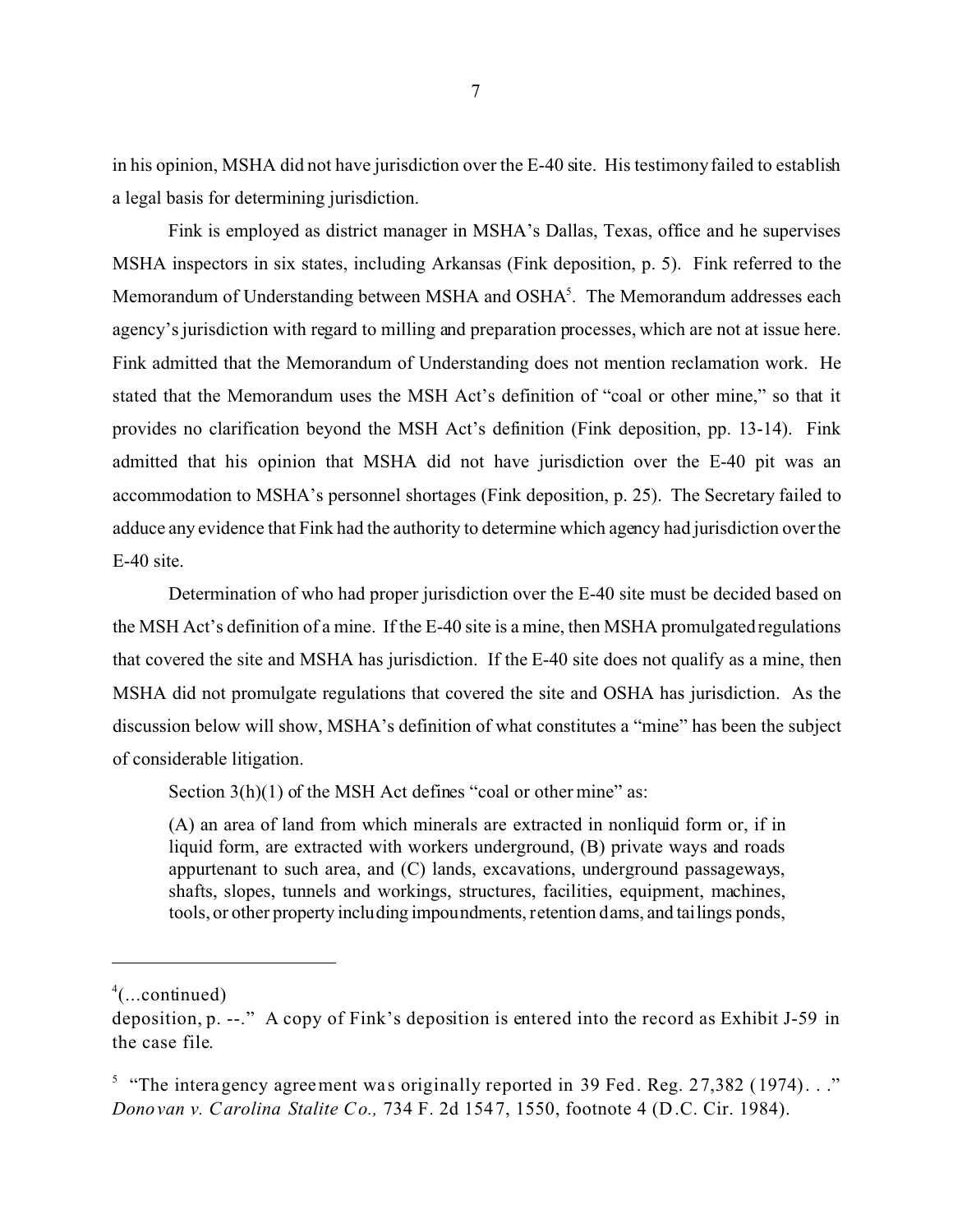on the surface or underground, used in, or to be used in, or resulting from, the work of extracting such minerals from their natural deposits in nonliquid form, or if in liquid form, with workers underground, or used in, or to be used in, the milling of such minerals, or the work of preparing coal or other minerals, and includes custom coal preparation facilities. In making a determination of what constitutes mineral milling for purposes of this chapter, the Secretary shall give due consideration to the convenience of administration resulting from the delegation of one Assistant Secretary of all authority with respect to the health and safety of miners employed at one physical establishment.

Courts addressing the issue of MSHA jurisdiction have recognized  $\S 3(h)(1)$ 's "sweeping definition" of a mine in accordance with the MSH Act's legislative history. "[I]t does not matter if what is included in the definition fails to conform to the conventional concept of mining." *Cyprus Industrial Minerals Co. v. MSHA,* 664 F.2d 1116, 1118 (9th Cir. 1981). In *Donovan v. Carolina Stalite Co.,* 734 F. 2d 1547, 1554 (D.C. Cir. 1984), the D. C. Circuit Court of Appeals quotes the Senate Report, which has been influential in the interpretation of the jurisdictional application of the MSH Act:

The Senate Report also said: "The Committee notes that there may be a need to resolve jurisdictional conflicts, but it is the Committee's intention that what is considered to be a mine and to be regulated under this Act be given *the broadest possibl[e] interpretation"* [S.Rep. No. 181, 95th Cong., 1st Sess. 14 (1997), U.S. Code Cong. & Admin. News 1977, 34013414] (emphasis added). Close jurisdictional questions are to "be resolved in favor of inclusion of a facility within the coverage of the Act." *Id.* 

*See also, Marshall v. Stoudt's Ferry Preparation Co.,* 602 F.2d 589 (3d Cir. 1979), and *Harman Mining Corp. v. Federal Mine Safety and Health Review Commission,* 671 F 2d 794 (4th Cir. 1981).

MSHA's broad jurisdiction remains in place even if MSHA has reduced or suspended its enforcement activities. In *Daniel Construction Co.,* 12 BNA OSHC 1748, 1751 (No. 82-668, 1986), the Review Commission affirmed the administrative law judge's finding that MSHA preempted OSHA's jurisdiction under  $\S$  4(b)(1), despite evidence that MSHA had no resources to enforce its standards in that case. "The exemption . . .was applied even though at the time of the inspection the other agency was not enforcing its regulations."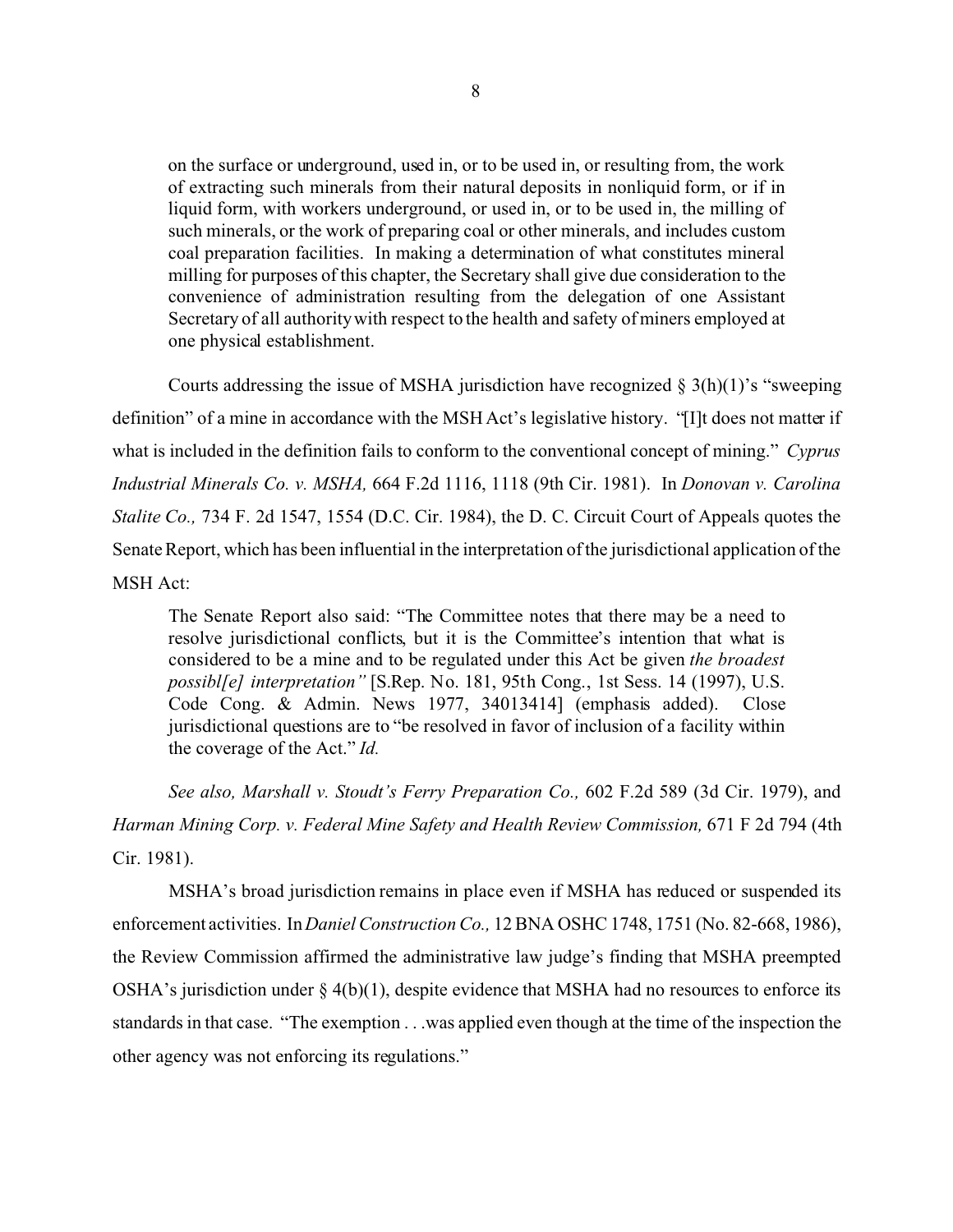As noted above, Fink testified that MSHA did not want jurisdiction over the E-40 site because MSHA has limited resources and personnel shortages (Fink deposition, p. 25). The case law holds that these considerations are irrelevant in a judicial determination of jurisdiction. "Any oversight of the adequacy of another agency's enforcement activities is beyond the scope of a permissible inquiry under section 4(b)(1)." *Pennsuco Cement and Aggregates, Inc.,* 8 BNA OSHC 1378, 1381 (No. 15462, 1980).

The Secretary cites two cases in support of its position that MSHA's broad coverage does not extend to the E-40 site. In *Lancashire Coal Co. v. MSHA*, 968 F. 2d 388 (3rd Cir. 1992), the issue was whether a coal silo that collapsed during reclamation work done at an abandoned coal preparation plant came under the jurisdiction of MSHA. The collapse occurred in 1989. The coal silo had not been used since 1971. The administrative law judge ruled that the silo was within the jurisdiction of MSHA. The Federal Mine and Safety Review Commission upheld the judge's decision. The Third Circuit Court of Appeals set aside the Review Commission's decision, finding that MSHA did not have statutory jurisdiction under the MSH Act over the abandoned coal silo at the time it issued the citations.

The court noted that the MSH Act "refers to three different mining activities: 'extracting' minerals; 'milling' minerals; and 'preparing coal or other minerals.'" *Id. at* 390. Section 3(h)(1)(C) includes within the definition of "mine" structures "used in, or to be used in, or resulting from" the work of extracting coal; that is, the past, present, and future tenses are covered. However, only structures "used in, or to be used in" the milling of or preparing coal are included in the definition of a "mine." The statute does not include the words "resulting from" before the words "the work of preparing coal."

The court noted that the language of the statute led to an anomalous result, and turned to the legislative history of the MSH Act for aid in determining the meaning of section 3(h)(1):

In analyzing the legislative history, it is important to note that there was both a Senate and a House version of the bill that became the Federal Mine Safety and Health Act, and that these versions defined "mine" slightly differently.

*Id. at* 391.

The court concluded the legislative history: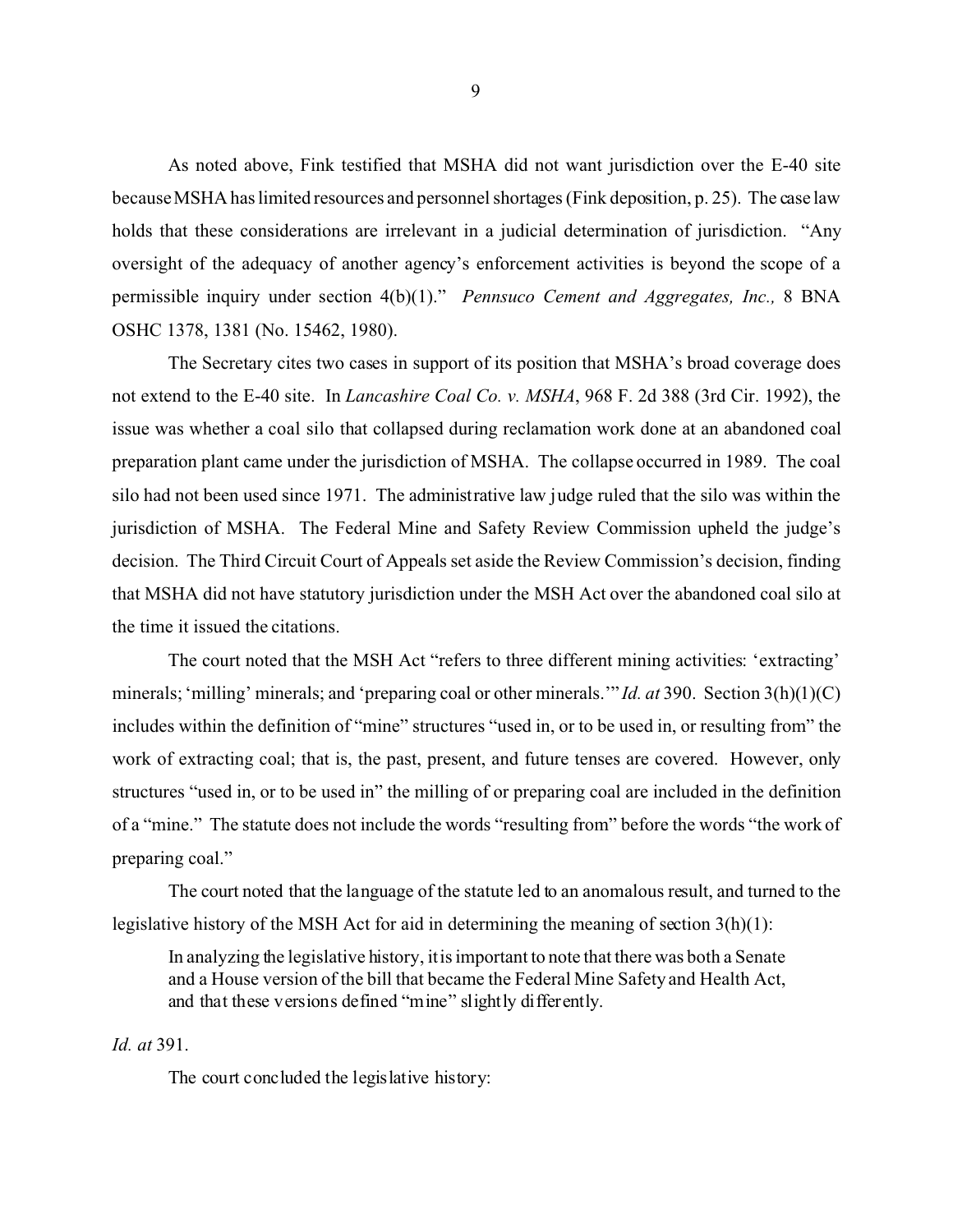does not explain Congress's use of distinct bases for those definitions. The Secretary attempts to explain the distinction by contending that the words "resulting from" were inadvertently omitted from section 3(h)(1) in connection with coal preparation structures. . .

We agree that inadvertent omission may be a plausible explanation for the distinction between sections  $3(h)(1)$  and  $3(h)(2)$ . But the legislative history is simply not clear enough to demonstrate that Congress intended the words in section 3(h)(1) to be construed as covering the abandoned silo at issue in this case.

# *Id. at* 392.

The court's analysis demonstrates that *Lancashire* does not provide unqualified support for the Secretary's position in the present case. The activity at issue in *Lancashire* is "the work of preparing coal," whose structures the court determined were not covered by the phrase "resulting from." Coal preparation is not at issue here.

Oxford argues that *Lancashire* actually supports its position because the court follows § 3(h)(1)(C) and finds MSHA jurisdiction over "lands, excavations, [etc.] . . .used in, or to be used in, or resulting from the work of extracting . . .minerals." Oxford argues that, since at one time Reynolds extracted bauxite from the E-40 site, the E-40 site as a whole resulted from the work of extracting minerals and thus is under MSHA's jurisdiction. Oxford's reliance on *Lancashire* is also misplaced. Lancashire deals with a structure (a coal silo), covered under  $\S 3(h)(1)(C)$ . At issue here are haul roads, which are not covered under section (C) of the statute.<sup>6</sup>

The Secretary cites *Bush & Burchett, Inc. v. Reich,* 117 F. 3d 932 (6th Cir. 1997), in support of its position because in that case the Sixth Circuit Court of Appeals limited MSHA's jurisdiction, under §  $3(h)(1)(B)$ , over "private ways and roads appurtenant to [an area of land from which minerals are extracted]."

In *Bush & Burchett*, the owner of a coal mine contracted with the respondent to build a bridge to connect the mine to a railroad loadout facility, located on the opposite side of a river. The contract between the owner and the respondent provided that, upon completion, the bridge and connecting

 $6\text{ The citation identifies the location where the exposure occurred as "in and around the E-40"$ pit." The hearing focused on the employees' exposure to Alroc while they were working on the haul roads. The haul roads are what will be considered by the undersigned in determining the jurisdictional issue.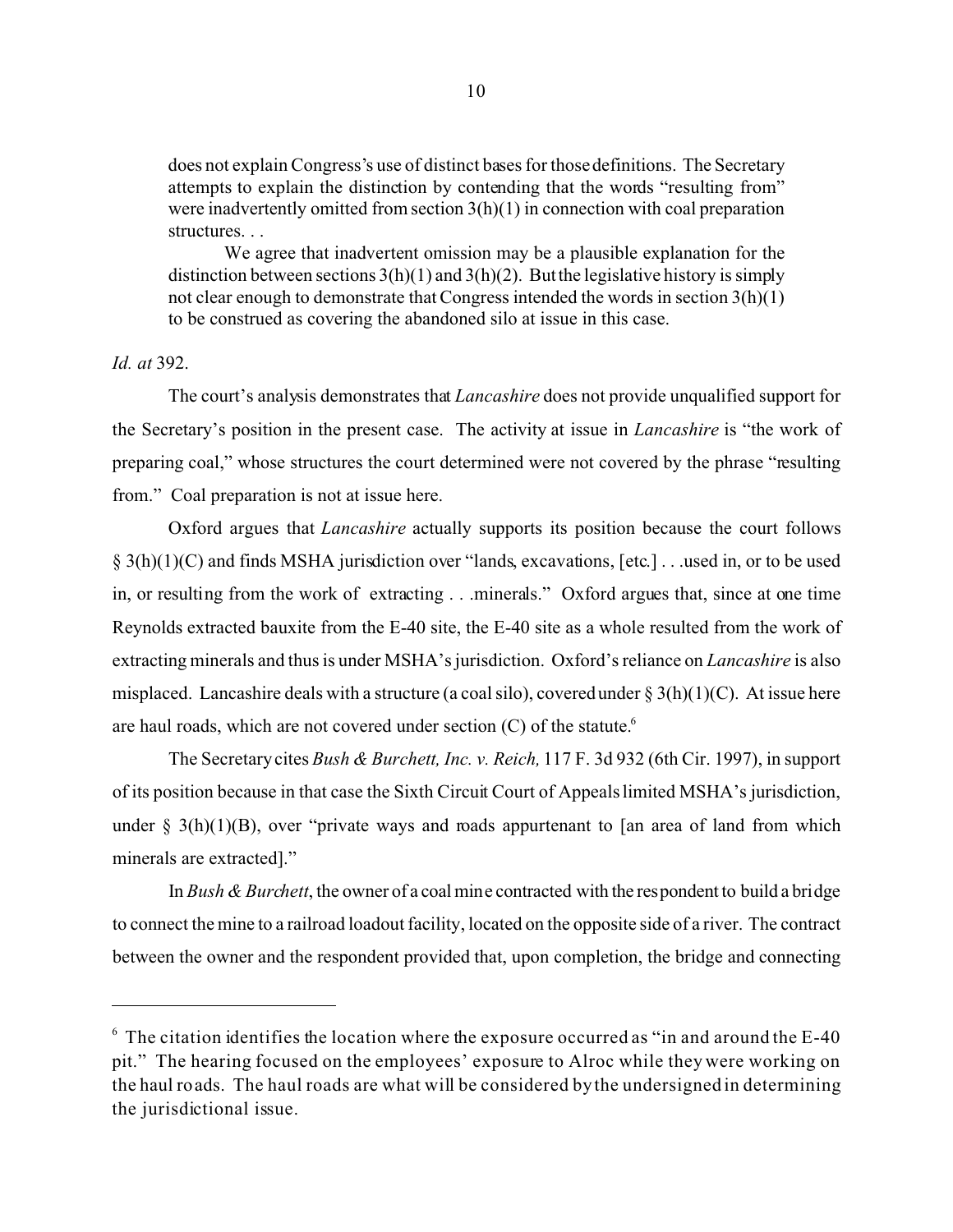haul road would be conveyed to the state of West Virginia to become part of the state highway system.

During the construction of the bridge, two of respondent's employees were killed when a boom crane collapsed on top of a pier where they were standing. The day following the fatalities OSHA sent a compliance officer to the site to investigate, after the OSHA area office had conferred with the MSHA area office, and both had determined that MSHA did not have jurisdiction at the accident site. BBI argued that MSHA's jurisdiction preempted OSHA's jurisdiction. The Occupational Safety and Health Review Commission affirmed the citations. The Sixth Circuit affirmed the decision of the Review Commission.

BBI argued that the bridge work came under the definition of a "mine" by virtue of  $\S$  3(h)(1)(B), because the public road being constructed was "appurtenant to" a coal mine. In rejecting this argument, the Sixth Circuit emphasized that the road connecting the bridge to the mine was public, thus it did not come under the  $\S 3(h)(1)(B)$  "private ways" specification.

Although BBI's position is not wholly without merit, since the Act is to be given a very broad reading, we cannot accept BBI's reading of § 802(h)(1)(B). Not only does the statute not compel such a reading, but also such a reading is contrary to common sense. Without some limitation on the meaning of "roads appurtenant to," MSHA jurisdiction could conceivably extend to unfathomable lengths since any road appurtenant to a mine that connects to the outside world would necessarily run into yet other roads, thus becoming one contiguous road. Because of the potential reach of MSHA jurisdiction if the definition in  $\S$  802(h)(1)(B) is left unfettered, "private ways and roads" cannot simply mean "anyroad." Otherwise, there could conceivably be no limit to MSHA jurisdiction, a result Congress clearly did not intend.

### *Id. at* 937.

The present case is distinguishable from this aspect of *Bush.* The haul roads constructed by Oxford and JTM were private ways, and there is no danger that finding theyare "appurtenant to" the E-40 pit could extend MSHA's jurisdiction to "unfathomable lengths." The haul roads constructed by Oxford and JTM ran between the E-40 pit and the spoil piles at Four Lakes (Exh. R-9). The haul roads surfaced with Alroc were all used in connection with the reclamation of the E-40 mine pit (Tr. 349).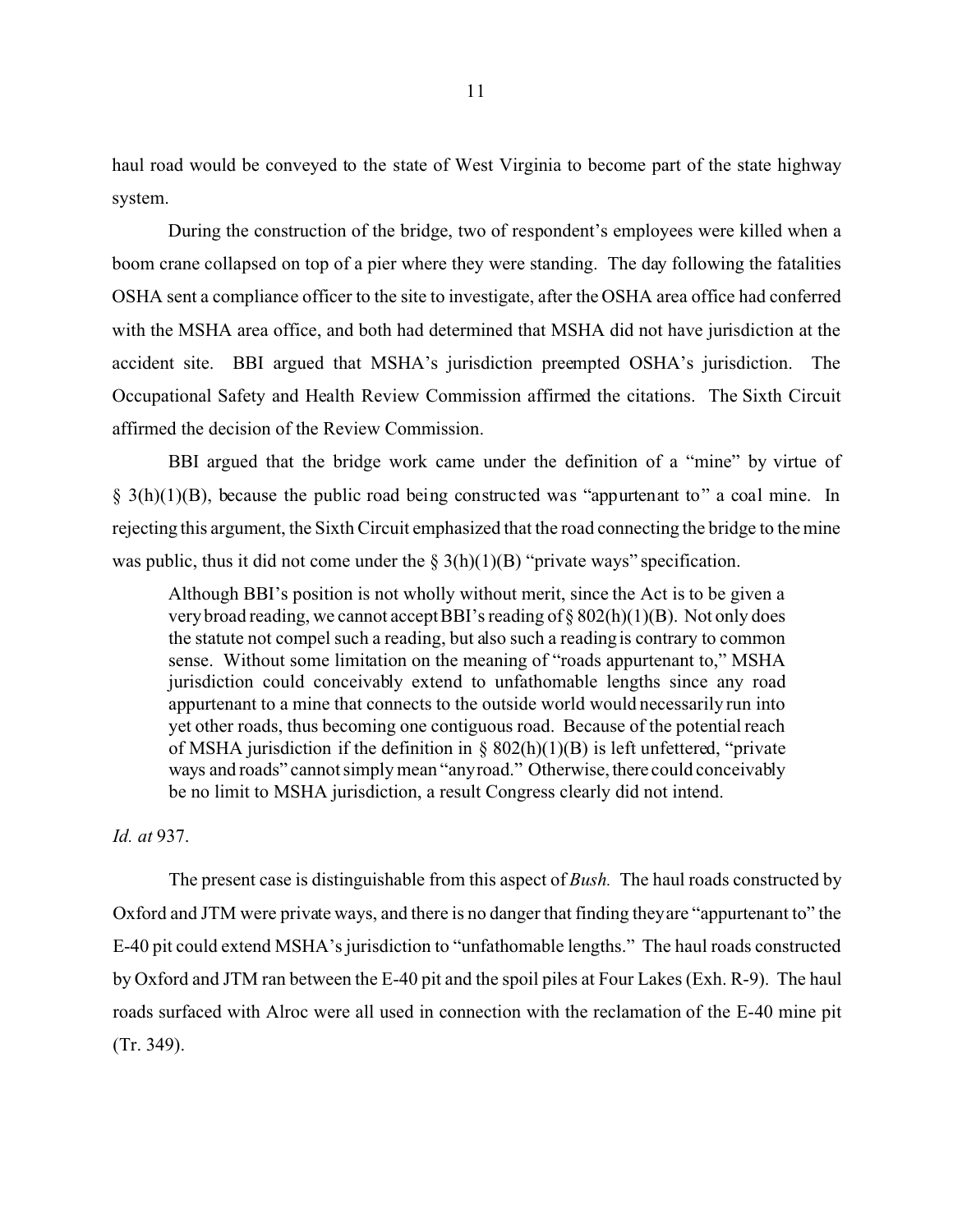While *Bush* supports Oxford's position in this regard, it fails to support it in another crucial aspect. The problem of the use of voice tenses surfaces in *Bush,* as it did in *Lancashire.* Read together, § 3(h)(1)(A) and (B) state that a "mine" is "an area of land from which minerals *are*  extracted . . . [and] private ways and roads appurtenant to such area[.]" The definition is in the present tense. In order to be considered a mine, the area of land in question must currently be undergoing extraction of minerals. Bauxite was last extracted from the E-40 site in 1983.

Oxford argues that the three tenses used in  $\S 3(h)(1)(C)$  apply to the haul roads, so that they are "resulting from the work of extracting" minerals. BBI made the same argument in *Bush,*  claiming that the bridge was a structure resulting from the work of extracting minerals. The Sixth Circuit rejected this argument, stating "[I]t is not clear from the statute or legislative history that Congress intended to include roads within the meaning of 30 U.S.C. § 802(h)(1)(C), since Congress specifically dealt with roads in § 802(h)(1)(B)." *Id. at* 939.

The Sixth Circuit's analysis is reasonable. As noted in *Lancashire* and other decisions, the MSH Act's definition section is not a model of clarity. The use of the different tenses in different sections of the statute can lead (and have led) to confusion. The most straightforward reading of the statute, however, appears to be that the use of the qualifying phrase "used in, or to be used in, or resulting from, the work of extracting" minerals applies only to those items listed in (C), and not to  $(A)$  and  $(B)$ .<sup>7</sup> The haul roads were constructed years after the last bauxite extraction had occurred. They were constructed for two reasons: to provide access to the reclamation project and to test whether Alroc was suitable as roadbed material.

Based upon this reasoning, the undersigned concludes that the haul roads were not under MSHA's jurisdiction at the time of the OSHA inspection. Bauxite was no longer being extracted from the E-40 site. Thus, the haul roads did not constitute a "mine" within the meaning of  $\S 3(h)(1)$ of the MSH Act.

<sup>&</sup>lt;sup>7</sup> Oxford attempts to insert its reclamation work under (C) by arguing that the haul roads were constructed on *lands* (one of the items listed in (C)) resulting from the extraction of the mineral bauxite. Oxford's argument reads (B) out of the statute. The argument is rejected.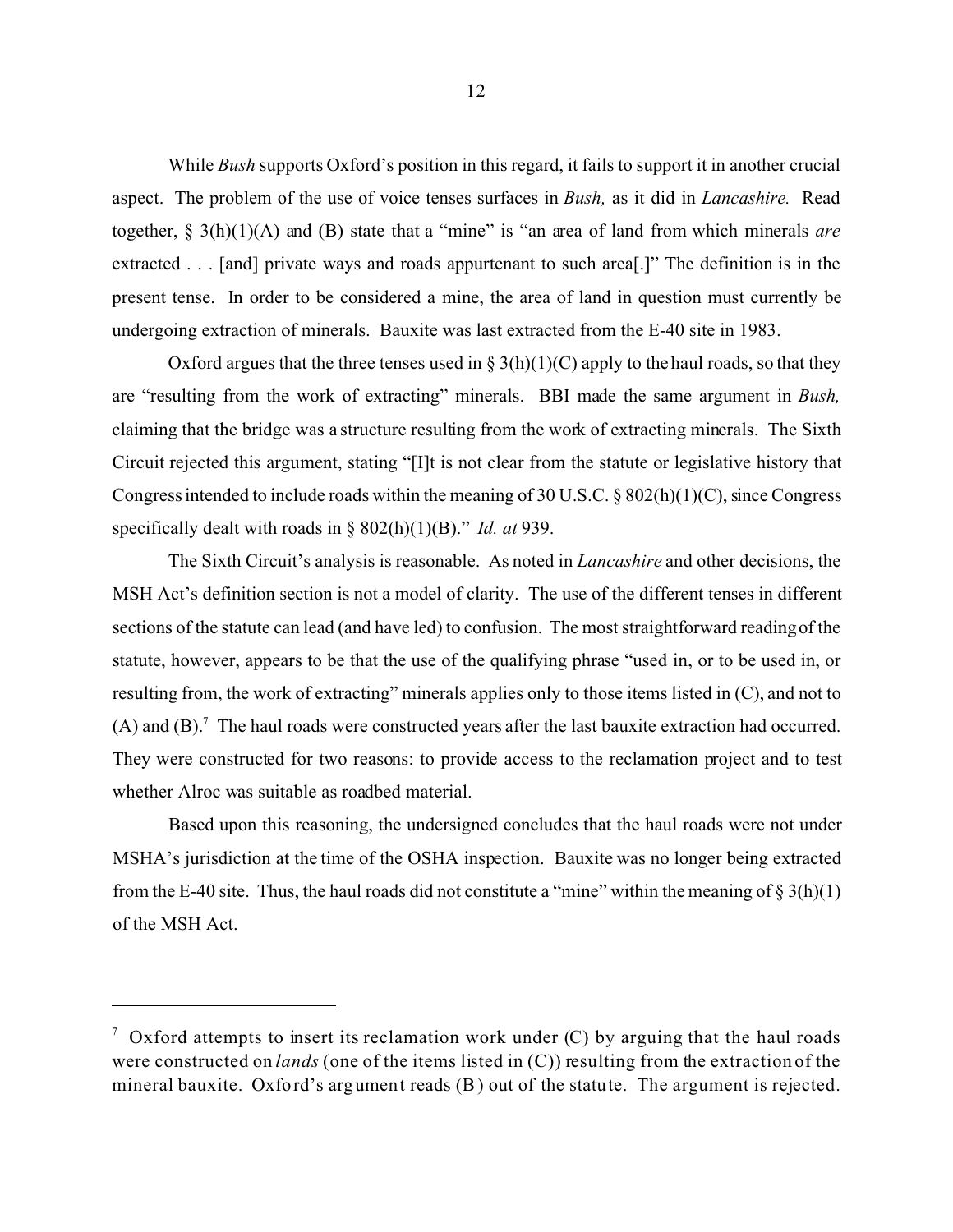OSHA's jurisdiction was not preempted under  $\S$  4(b)(1) by MSHA. OSHA properly had jurisdiction over the E-40 site at the time of the OSHA inspection.

## THE CITATION

The Secretary has the burden of proving her case by a preponderance of the evidence.

In order to establish a violation of an occupational safety or health standard, the Secretary has the burden of proving: (a) the applicability of the cited standard, (b) the employer's noncompliance with the standard's terms, (c) employee access to the violative conditions, and (d) the employer's actual or constructive knowledge of the violation (*i.e.,* the employer either knew or, with the exercise of reasonable diligence could have known, of the violative conditions).

*Atlantic Battery Co.,* 16 BNA OSHC 2131, 2138 (No. 90-1747, 1994).

# Item 1: Alleged Serious Violation of § 1910.132(a)

The Secretary alleges that Oxford committed a serious violation of  $\S$  1910.132(a), which

provides:

Protective equipment, including personal protective equipment for eyes, face, head, and extremities, protective clothing, respiratory devices, and protective shields and barriers, shall be provided, used, and maintained in a sanitary and reliable condition wherever it is necessary by reason of hazards of processes or environment, chemical hazards, radiological hazards, or mechanical irritants encountered in a manner capable of causing injury or impairment in the function of any part of the body through absorption, inhalation or physical contact.

#### Applicability of the Standard

Oxford argues that the Secretary failed to prove the existence of a hazard to employees of sufficient severity to warrant the use of PPE. Oxford contends that Alroc contains mild irritants not capable of causing substantial injury or impairment to employees. "The broad personal protective equipment standard at section 1910.132(a) applies to the facts of the case if a reasonable person familiar with the circumstances, including facts unique to an industry, would recognize a hazardous condition requiring the use of personal protective equipment." *Lukens Steel Company,* 10 BNA OSHC 1115, 1123 (No. 76-1053, 1981).

Oxford's employees experienced symptoms associated with exposure to a highly alkaline material such as Alroc. Employees working at the site complained that the Alroc irritated their skin,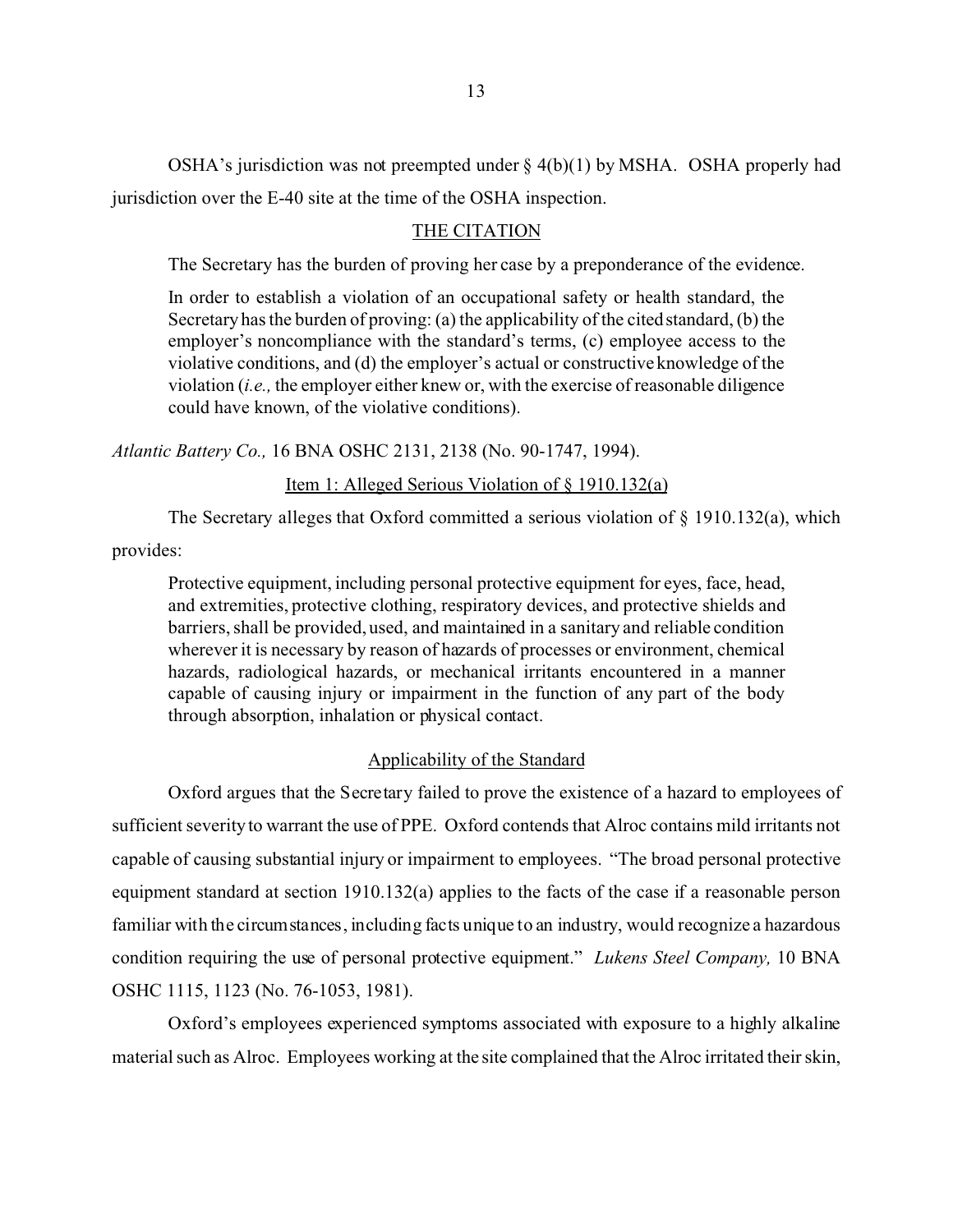especially when they were sweating (Tr. 127). Employees experienced severe headaches while working with Alroc (Tr. 22, 84, 116).

JTM employees Jim Boulder and Rickie Nutt testified that they did not develop rashes or have any other adverse reactions to working with Alroc (Tr. 457, 470). Oxford argues that the absence of reaction to Alroc in these employees, as well as the failure on the Secretary's part to prove a causal connection between Alroc and the other employees' rashes and headaches, results in a failure of proof for the existence of a hazard that would require the use of PPE.

The fact that not all employees developed rashes or headaches does not establish that a hazard did not exist. People have differing sensitivities to environmental irritants. The fact that one employee may have a higher tolerance for a hazardous substance than another employee does not render the substance any less hazardous.

The dispositive evidence on this issue is the MSDS for Alroc (Exh. C-6). As noted in the discussion of item 2, it details the signs and symptoms of exposure, and lists the medical conditions aggravated by exposure. The MSDS recommends the use of PPE when working with Alroc. A reasonable person familiar with the MSDS who knew that his employees were working daily with Alroc, to the extent that they were regularly coated with dust from the Alroc, would have required the use of PPE. Section 1910.132(a) applies to the cited conditions.

Oxford also argues that (Oxford's brief, pp. 42-43):

the subject of eye protection is covered by a more specific standard which was not cited. The standard, 29 CFR § 1910.133 specifically addresses the need for eye protection and because it is more specific, it preempts §1910.132(a) and renders § 1910.132(a) inapplicable to eye protection. It should be noted that § 1910.133(a) requires eye protection to protect against the hazards of flying particles, molten metal, liquid chemicals, acids, or caustic liquids, chemical gases or vapors, or potentially injurious light radiation. Mere dust particles, alkaline or not, do not require eye protection. Therefore, the use of eye protection is not properly an issue.

Oxford is correct in its recitation of the hazards that § 1910.133(a) was designed to protect against. "Mere dust particles" are not included among those hazards. The cited standard § 1910.132(a), however, requires the use of personal protective equipment (PPE) for eyes "wherever it is necessary by reason of hazards of processes or environment, [and] chemical hazards[.]" Therefore, § 1910.132(a) addresses the hazard of exposure of the employees' eyes to the hazardous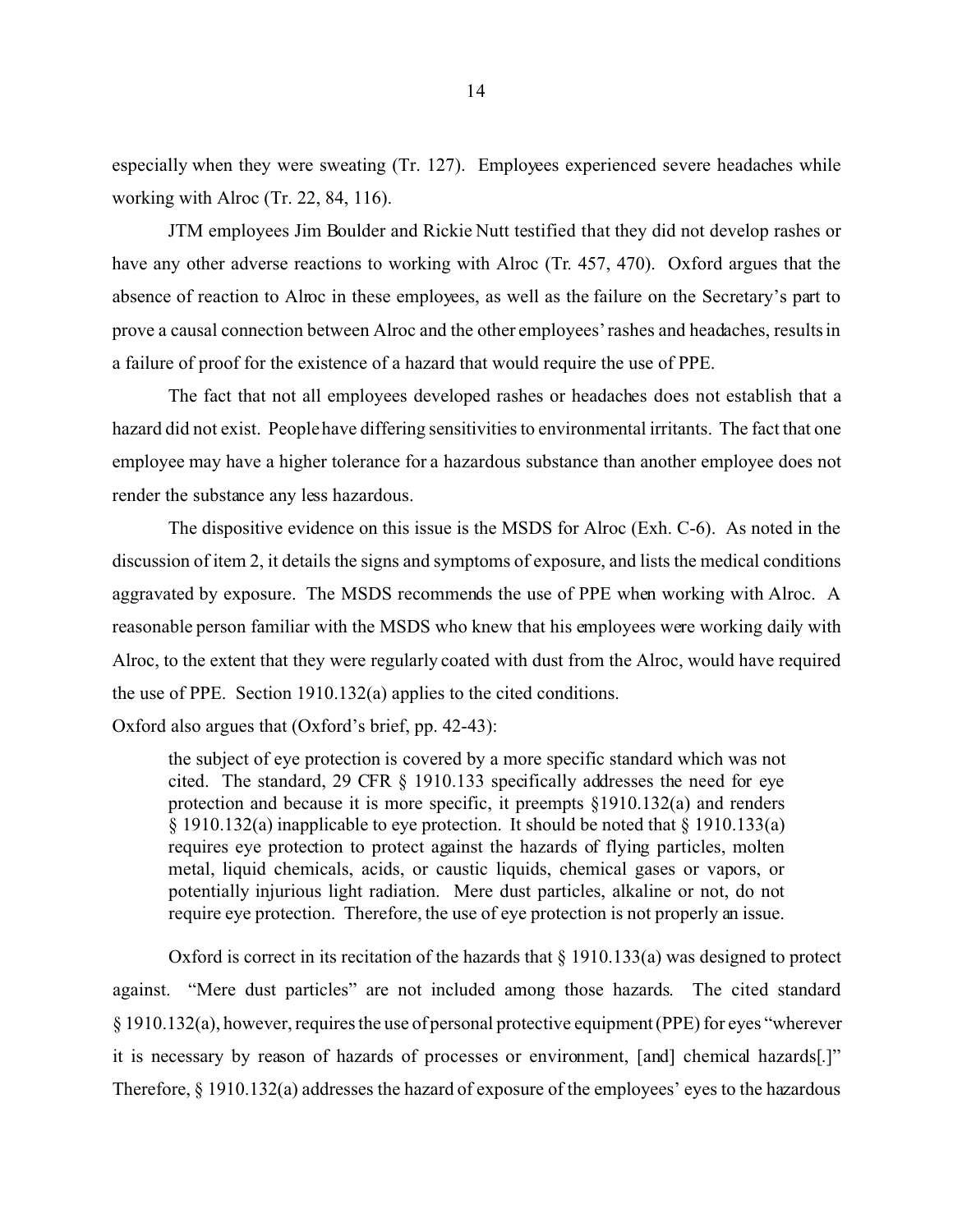chemical Alroc more specifically than does § 1910.133(a). Section 1910.133(a) does not preempt § 1910.132(a), and the use of eye protection is properly an issue in this case.

## Noncompliance with the Standard

Compliance officer William Cole testified that the PPE needed to protect employees from the hazards of Alroc were "Tyvek suits for your skin exposure; protective gloves that prevent the material from being on the hands; boots and eye protection, such as goggles or some kind of perhaps safety glasses with a face shield to keep the dust off of the face and eye area" (Tr. 203).

Oxford did not provide PPE to its employees and did not require its employees to wear PPE (Tr. 35-36, 82). Oxford employees wore street clothing, such as jeans and tee-shirts, to work in (Tr. 31).

The record establishes that Oxford did not require its employees to wear appropriate PPE when working with Alroc. Its employees woreshort sleeved shirts that exposed their arms to contact with the Alroc dust. Oxford was in noncompliance with § 1910.132(a).

#### Employee Exposure

Oxford's employees were exposed to Alroc on a daily basis (Tr. 17, 67, 72, 89, 98, 124).

## Employer Knowledge

Oxford was aware that it did not require its employees to wear any PPE.

The Secretary has established a violation of § 1910.132(a). The hazard created by failure to comply with the standard is that employees experienced exposure to the chemical irritants in Alroc. The violation is classified as serious.

# Item 2: Alleged Serious Violation of § 1910.1200(h)(3)(iii)

The Secretary alleges that Oxford committed a serious violation of § 1910.1200(h)(3)(iii), which provides:

Employee training shall include at least:

. . .

(iii) The measures employees can take to protect themselves from [the physical and health hazards of the chemicals in the work area], including specific procedures the employer has implemented to protect employees from exposure to hazardous chemicals, such as appropriate work practices, emergency procedures, and personal protective equipment to be used[.]

The Secretary alleges the following violative conduct for this item in the citation: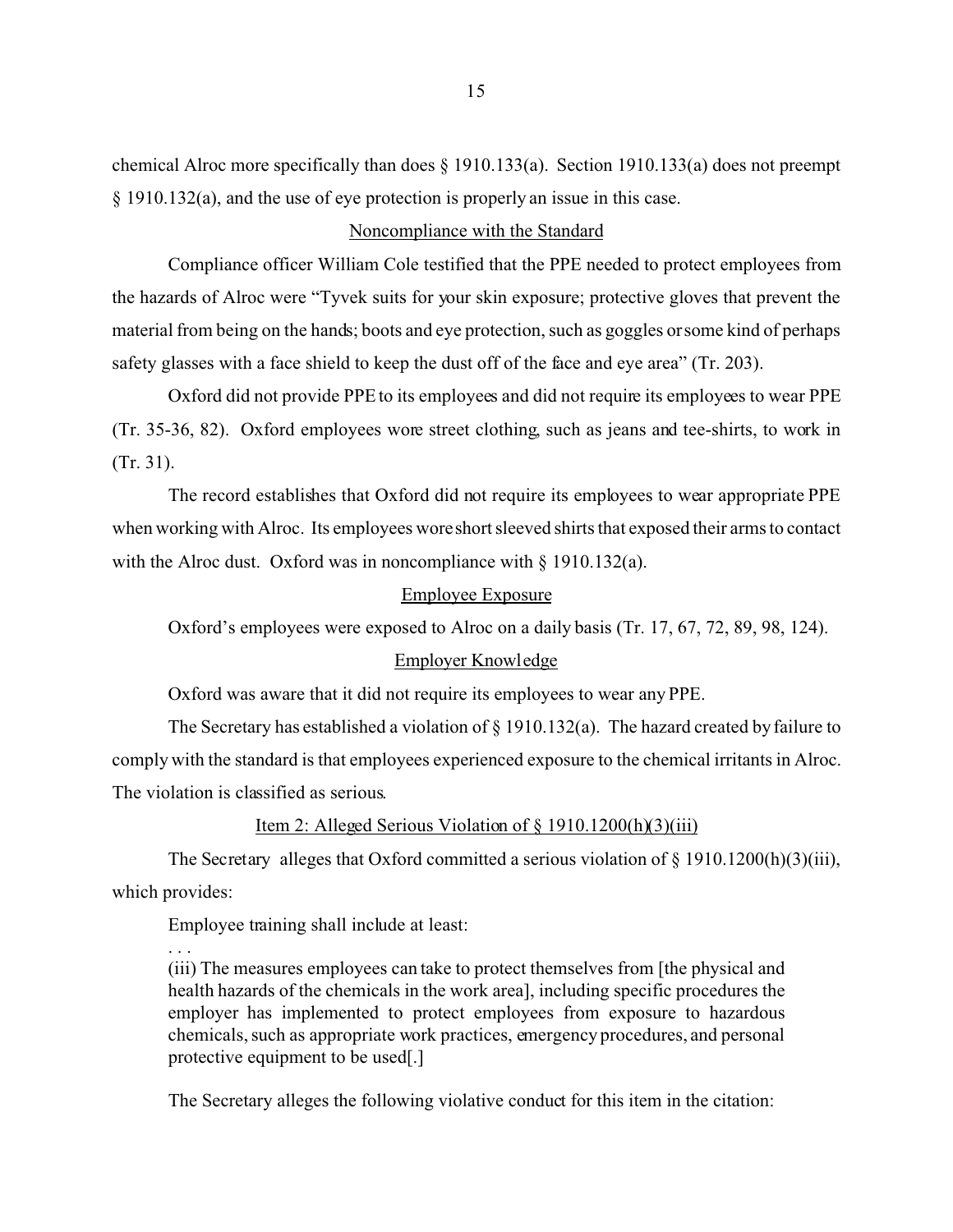For employees engaged in job operations in and around the E-40 Mine Reclamation Area, the employer did not conduct hazard communication training which included measures employees could take to protect themselves from chemical hazards associated with exposure to road bed materials and Alroc (treated pot liner). Bulk analysis of these materials indicated a pH of 11.5.

## Applicability of the Standard

Oxford argues that  $\S 1910.1200(h)(3)(iii)$  does not apply to the cited conditions because the Secretary failed to prove that Alroc is a hazardous substance.

Section 1910.1200(c) defines "hazardous chemical" as "any chemical which is a physical hazard or a health hazard." Its definition of "health hazard" includes "chemicals which are... irritants. . . and agents which damage the lungs, skin, eyes, or mucous membranes."

The material safety data sheet (MSDS) for Alroc states that Alroc has a tested pH of 11.2 to 11.5 (Exh. C-6). OSHA's analysis of bulk samples of Alroc taken at the site show a pH of 11.5 (Exh. C-8). The MSDS includes the following items in the section titled "Health Hazards" (Exh. C-6):

**Acute**--Avoid skin and eye contact. This product is alkaline and may produce skin and eye irritation. If dust exposure is kept below the TLV's for nuisance dust, fluoride should not represent a health hazard.

**Chronic**--Overexposure to fluoride may cause increased bone density. Dermatitis may occur from prolonged skin contact.

**Signs and Symptoms of Exposure**--Eye, skin or respiratory tract irritation. **Medical Conditions Generally Aggravated by Exposure**--Pre-existing upper respiratory and lung diseases such as, but not limited to, bronchitis, emphysema, and asthma.

The MSDS warns employees working with Alroc to wear goggles and a face shield "as appropriate" and to wear rubber or cloth gloves "as necessary."

The Secretary has established that Alroc is properly classified as a hazardous chemical. The MSDS states that exposure to Alroc can irritate the eyes, skin, or respiratory tract. The definition of "health hazard" encompasses such irritants. Section 1910.1200(h)(3)(iii) applies to the Alroc at the worksite.

## Noncompliance with the Standard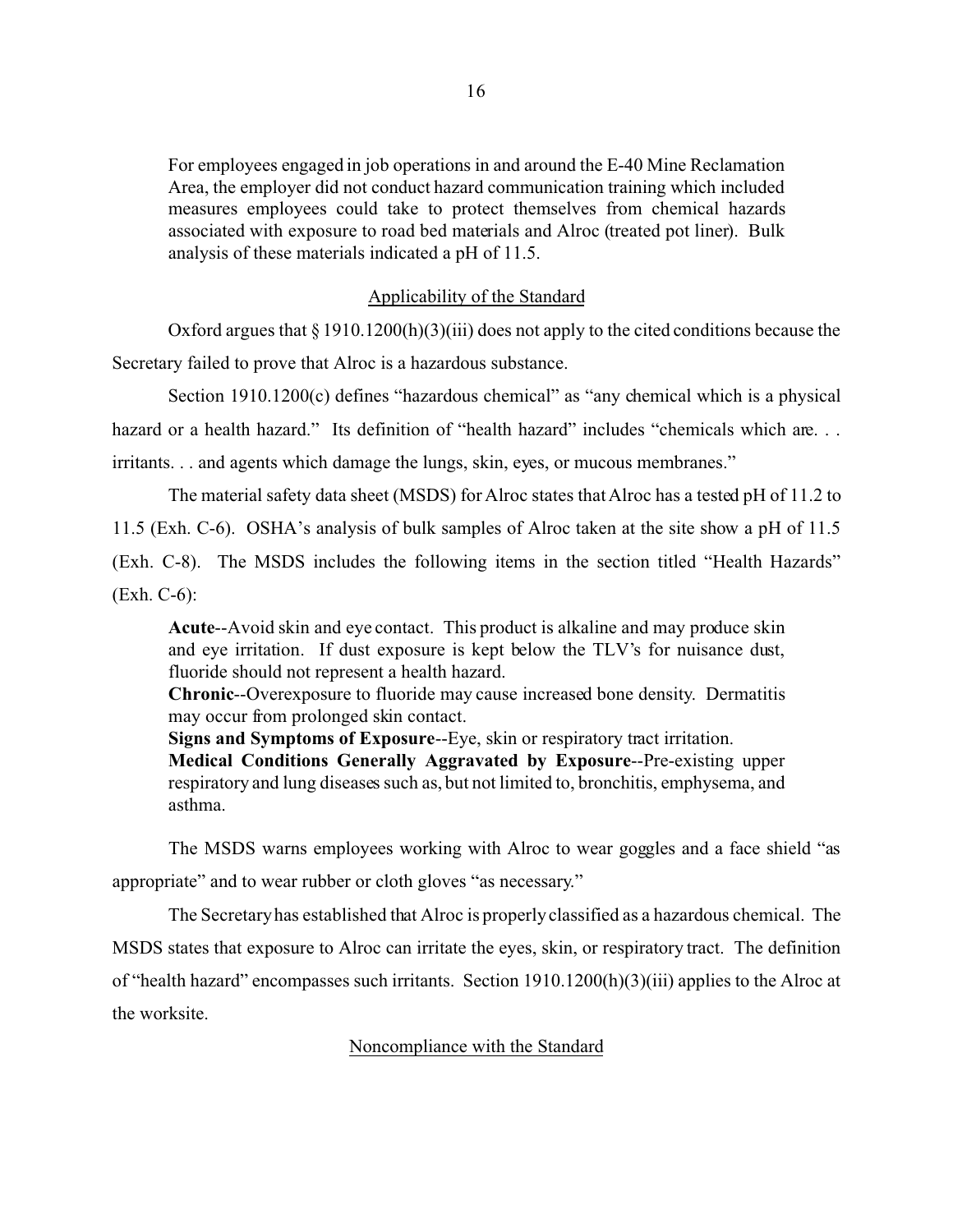Oxford claims that it provided training to its employees on working with Alroc. Two Oxford employees, Scotty Peebles and Charles Rhoades, testified they were given no information about alroc. The employees stated that Oxford never instructed them on specific procedures to prevent exposure to Alroc (Tr. 21-22, 80-82).

Oxford submitted training sheets signed by Peebles and Phoades as evidence that its employees received hazardous communication training (Exhs. R-1, R-2, R3). Peebles explained that the training forms were given to him by Oxford's secretary, Alfreda Beaugard, who asked him to sign the form. She did not train him and was not qualified to do so (Tr. 51). Exhibit R-1 has Beaugard listed as the person who administered the training to Peebles. Peebles stated that Oxford's safety meeting consisted of signing "a yellow notebook piece of paper with your name on it and that was it" (Tr. 44). Rhoades testified that about half a year after he began working for Oxford, a scraper caught on fire at the site. After the fire, Oxford's employees were called to a meeting where they were given a folder with sheets that Oxford asked the employees to sign and return (Tr. 104). Rhoades testified that Exhibit R-3 was one of the documents that he signed at that meeting. Rhoades stated that his supervisor, Denny Tom, said, "This covers us" (Tr. 108). Rhoades said he received no information about Alroc at that meeting (Tr. 107).

The Secretary has established that Oxford did not train its employees in the hazards of dealing with Alroc. Oxford was in noncompliance with § 1910.1200(h)(3)(iii).

#### Employer Exposure

Oxford employees were exposed to Alroc the dayof the OSHA inspection. Rhoades testified that after OSHA finished air monitoring, Oxford employees were ordered to dig up Alroc that had been deposited in the mine pit (Tr. 88).

Oxford's employees were exposed to Alroc on a daily basis. Peebles stated, "I loaded it on trucks. I walked over it. I parked my vehicle on it. I ate lunch on it. You know, once it was there it was everywhere. It was all over the job" (Tr. 17).

Oxford's employees were also exposed to Alroc when building, maintaining, and operating on Alroc - surfaced roads on the E-40 site (tr. 17, 67, 89, 98, 124). Whenever employees operated vehicles on the Alroc-surfaced roads large quantities of Alroc dust were raised into the air. At times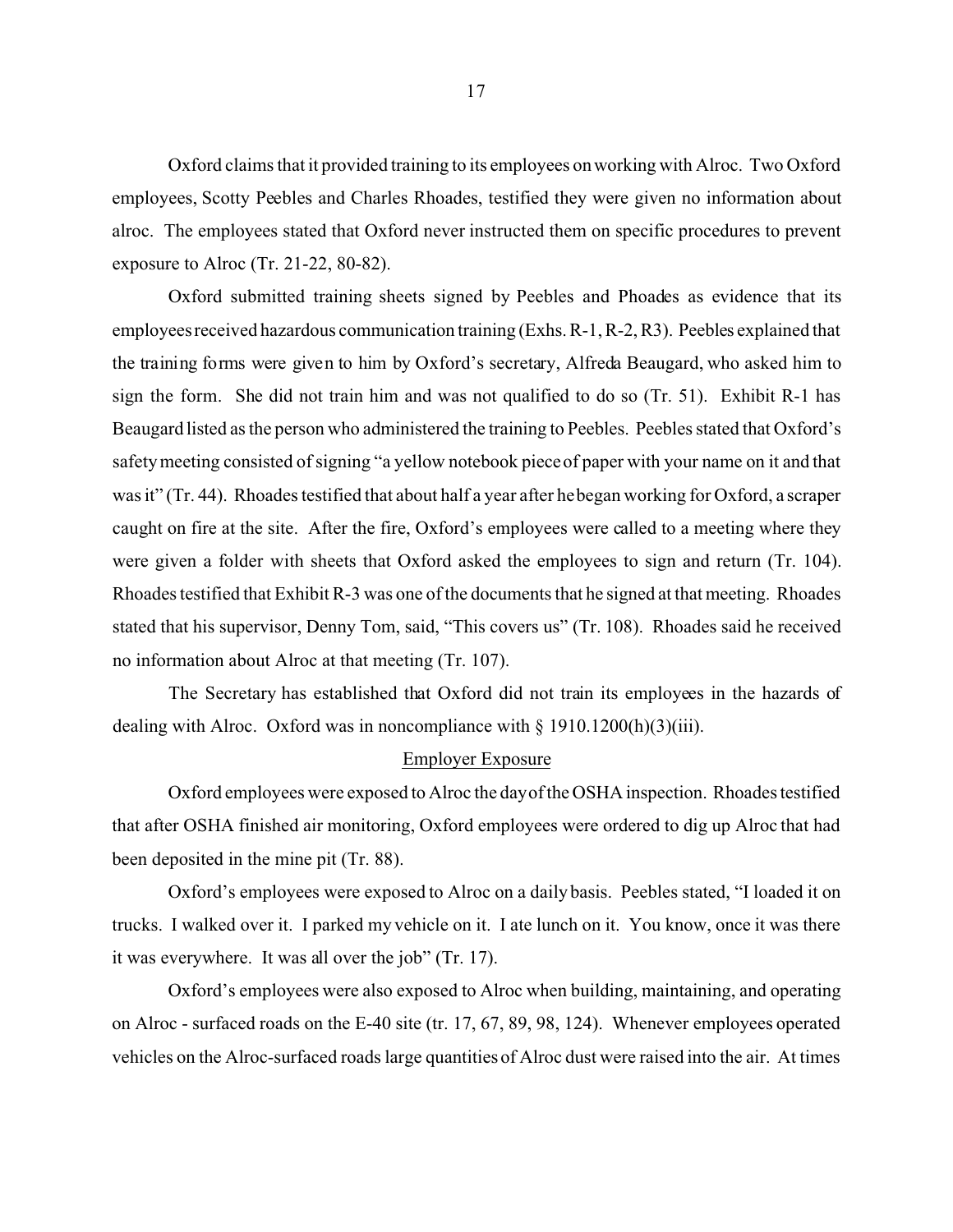the dust would become so thick that it would be impossible for the employees to see where theywere driving (Tr. 72, 89-90, 98, 126-127).

The Secretary has established that Oxford's employees were exposed to Alroc.

### Employer Knowledge

Oxford was aware that Alroc is a hazardous chemical and that Oxford was not providing the required training. The company had the information from the MSDS identifying Alroc as a skin, eye, and lung irritant.

The Secretary has established that Oxford committed a violation of the cited standard.

The hazard created by Oxford's failure to provide adequate training to its employees is that they would fail to use proper personal protective equipment when working with Alroc, possibly resulting in irritations of their eyes, skin, or lungs. The violation is classified as serious.

### Penalty Determination

The Commission is the final arbiter of penalties in all contested cases. Under  $\S 17(i)$  of the Act, in determining the appropriate penalty, the Commission is required to find and give "due consideration" to (1) the size of the employer's business, (2) the gravityof the violation, (3) the good faith of the employer, and (4) the history of previous violations. The gravity of the violation is the principal factor to be considered.

The record does not establish the size of Oxford's business. No evidence or prior violations or of bad faith was adduced. The gravity of the violations is low. The exposure was nearly constant while many Oxford employees were at the site, but the harmful effects of the Alroc to which they were exposed were mild. It is determined that the appropriate penalty for item 1 and item 2 is \$650.00 each.

### FINDINGS OF FACT AND CONCLUSIONS OF LAW

The foregoing decision constitutes the findings of fact and conclusions of law in accordance with Federal Rule of Civil Procedure 52(a).

### ORDER

Based upon the foregoing decision, it is hereby ORDERED that:

1. Item 1 of the citation, alleging a serious violation of  $\S$  1910.132(a), is affirmed and a penalty of \$650.00 is assessed; and